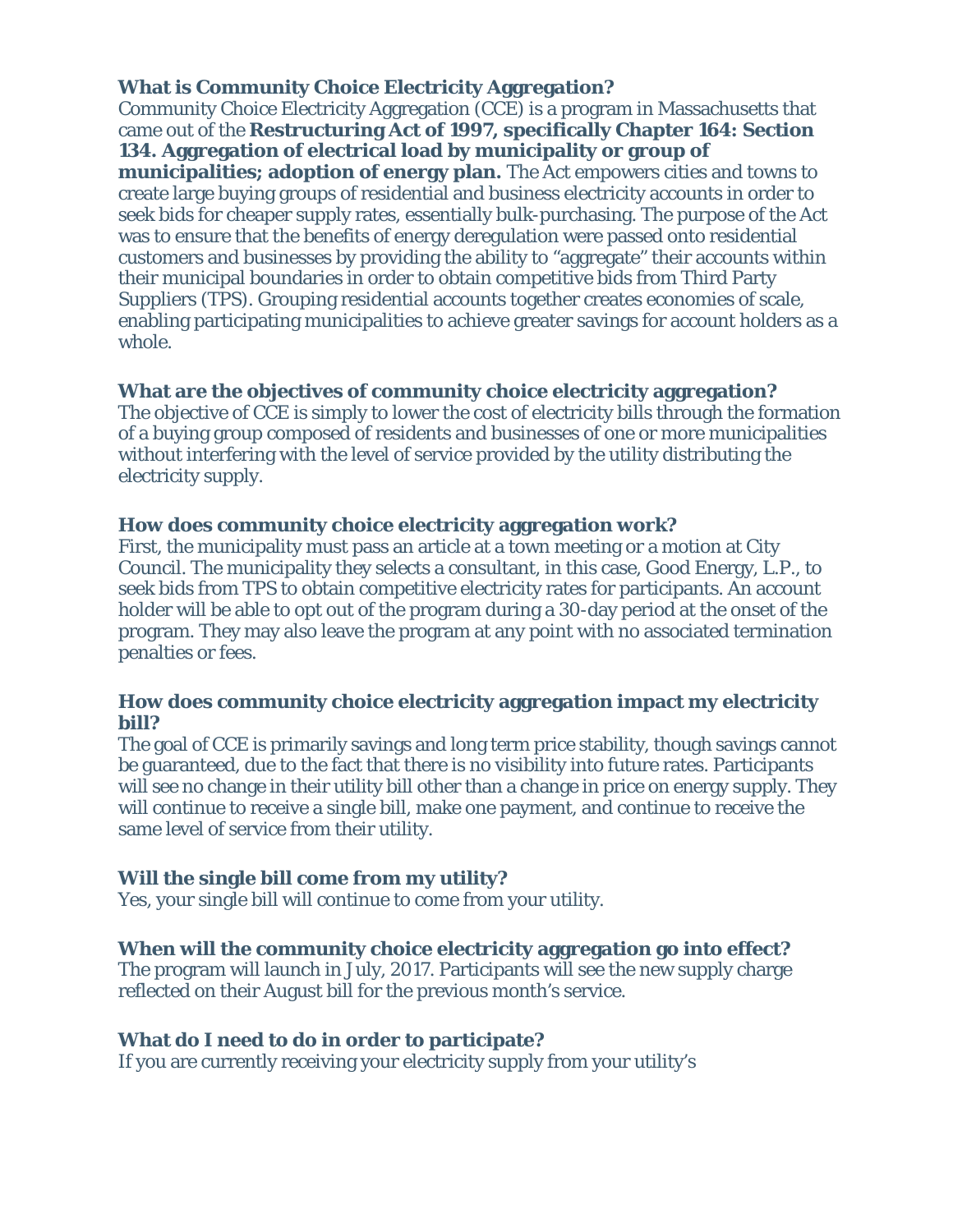do not need to do anything. You will automatically be enrolled in the program unless you choose to opt out.

#### **Do I have to participate in the community choice electricity aggregation program if I don't want to?**

No, residents and businesses can opt out of automatic enrollment without penalty during the 30-day period after receiving a notification letter. Notification letters will be provided via USPS mail prior to the program commencing. Simply return the opt card within 30 days and your account(s) will not be included in the program. At a point after this 30-day period, participating account holders may leave the program at any time without penalty.

#### **What part of my electricity bill will this program affect?**

Your electricity bill has two cost components – delivery and supply. The aggregation program only changes the supply component of your bill. The delivery portion of your bill will not be affected.

#### **When will I begin seeing a change in my electricity bill?**

Enrollment will take place in July, 2017. The program will then actually begin in Changes will be reflected on the following billing cycle.

#### **Under the program, can I continue to participate in my utility's billing/equal payment plan?**

Yes, you can continue to participate in a budget billing/equal payment plan. No action is required action to remain in the budget billing/equal payment plan.

## **Will the community choice electricity aggregation program include both electricity and natural gas?**

No, the program will focus exclusively on electricity.

#### **What if I choose to leave the program early?**

Residents and businesses who are enrolled in the program may terminate their participation at any time without any early termination or exit fees.

## **How will I be notified that my account(s) was successfully enrolled in the community choice electricity aggregation program?**

Each eligible account holder will receive written notification after the bid informing them of the winning supplier price compared to utility rates, in addition to the account holder's right to opt out. After the 30-day opt-out period has ended, each eligible account holder will receive a letter from the utility confirming enrollment and that supply service will soon be switched to the winning supplier.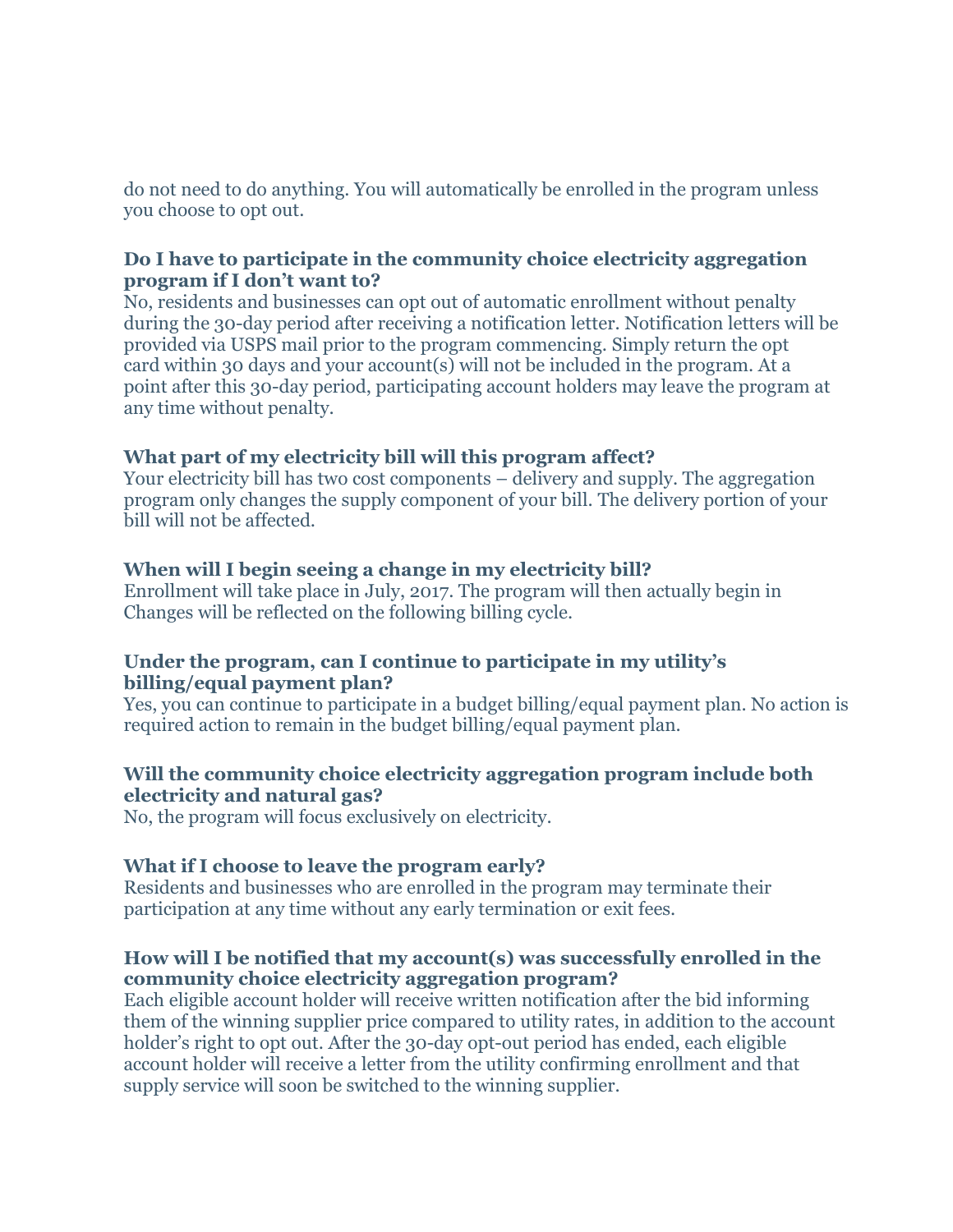#### **Can businesses participate in the program?**

Yes, any account currently on basic service that is not enrolled with a TPS is eligible and will be automatically enrolled unless they choose to opt out.

#### **I switched to a third party supplier and a few months later, my rate increased and I was paying much more than the utility rate. How do I know this won't happen again by participating in this program?**

The final contract will require the winning supplier to maintain the new rate for the entire term. This is called a fixed rate.

#### **How do I know the community choice electricity aggregation rate will always be below the utility rate?**

The consultant has extensive knowledge of how utility tariff rates are determined, and as such, will structure a term with the goal of providing annual savings throughout the term of the contract.

## **How does the 100% green option supports the additionality goal?**

The voluntary retirement of Massachusetts (MA) Class I RECs (which is what the 100% green option supports) will decrease the supply of MA Class I RECs that are available for use by retail electricity load serving entities (e.g., Dynegy) to be used to adhere to their renewable energy compliance obligation without incurring a substantial penalty (i.e. alternative compliance payment price). Thus the voluntary retirement of MA Class I RECs will increase the supply / demand tension of available MA Class I RECs and indirectly induce more MA Class I eligible generation to be built, or in in other words cause indirect additionality.

# **Specifically, where do the RECs come from?**

To be eligible for MA Class I RECs the renewable generation plant must reside within (and not export its electricity) or deliver its electricity to within the ISO-NE grid (i.e. the New England electric grid with the exception of northern Maine). That being said the additional MA Class I RECs to be retired are being source from [Mass Energy Consumers](https://www.massenergy.org/)  [Alliance,](https://www.massenergy.org/) and virtually all their renewable energy under contract comes from Massachusetts and Rhode Island.

#### **How are we sure that a competent and reputable supplier will be selected?**

Only TPS licensed by the state will be eligible to bid. In addition, an in-depth request for proposal is disseminated by the energy consultant to interested TPS requiring them to provide their qualifications. Among other things, the request requires suppliers to demonstrate financial strength, experience, in addition to customer service capabilities.

#### **Will my utility be eligible to bid?**

No, by law, utilities are not permitted to bid. With regard to supply, the utility only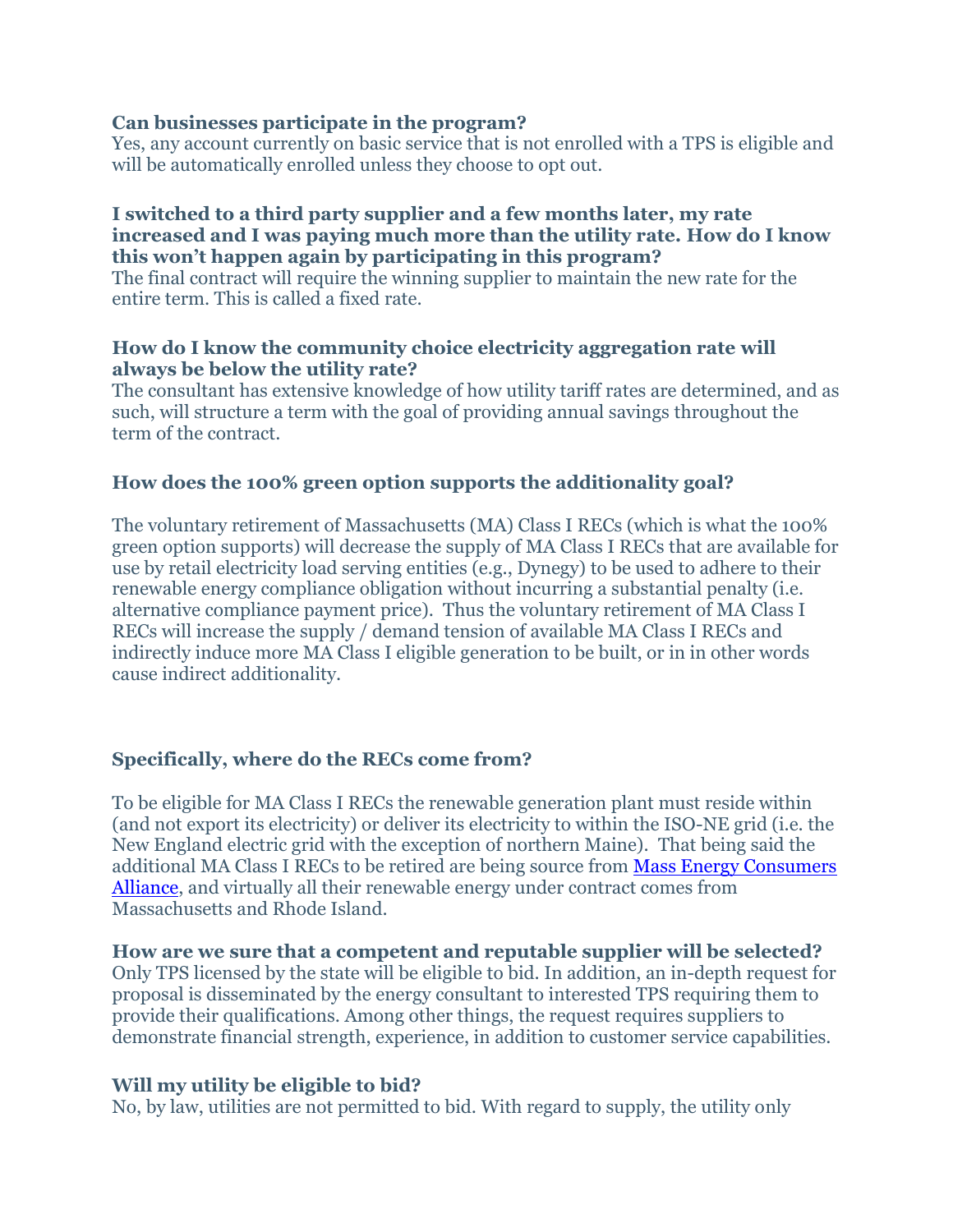provides default service, however, the utility will always be responsible for delivering your electricity.

**How long is the supply contract term for my community's program?** The contract term will July 2017 to January 2020.

**Do I have to sign a contract?**

No, there is no contract to sign. The program is designed to be as easy as possible for participants. Accounts are automatically enrolled as long as they are currently receiving supply from the utility. Regular updates will be posted on the municipality's website as the opt-out period approaches.

**What if I have a photo-voltaic or solar panel system?** Having a solar system which allows you to earn net metering credits does not preclude you from participating in the aggregation program. As long as the account holder is receiving supply from the utility, they are able to participate in the aggregation program and will continue to receive net metering credits from the utility.

**Who do I call if there is an outage or issues with my electricity bill?** All service and billing questions will continue to be directed to Eversource at (800) 592-2000 or National Grid at (800) 322-3223.

**How do I contact the winning supplier?** Dynegy is the winning supplier for the program. They may be reached by phone Monday through Friday from 9AM to 8PM EST at (866) 220-5696, or via email at [DESCustCare@Dynegy.com](mailto:DESCustCare@Dynegy.com).

**Will the utility take longer to restore my electricity if I am with a third party supplier?**

No, the delivery of your electricity is always the responsibility of the utility. As a result of energy deregulation in 1997 in Massachusetts, utilities are only able to collect revenue from delivering the power to your meter, not from the actual supply. This is why utilities in Massachusetts are indifferent to the supply portion of the bill. Simply put, your utility does not make any money on the actual electricity they supply to your account(s). They only generate revenue from the delivery of that electricity.

**Will I be charged a higher delivery rate?** Delivery rates do not change based on participation in a CCE program. Utility delivery rates are regulated by the state and the Federal Energy Regulatory Commission (FERC).

**I am currently receiving offers from third party suppliers promising lower electricity rates. What should I do?**

TPS are currently very active within the Commonwealth. This is due to the recent significant increases in electricity rates for all utilities within Massachusetts. We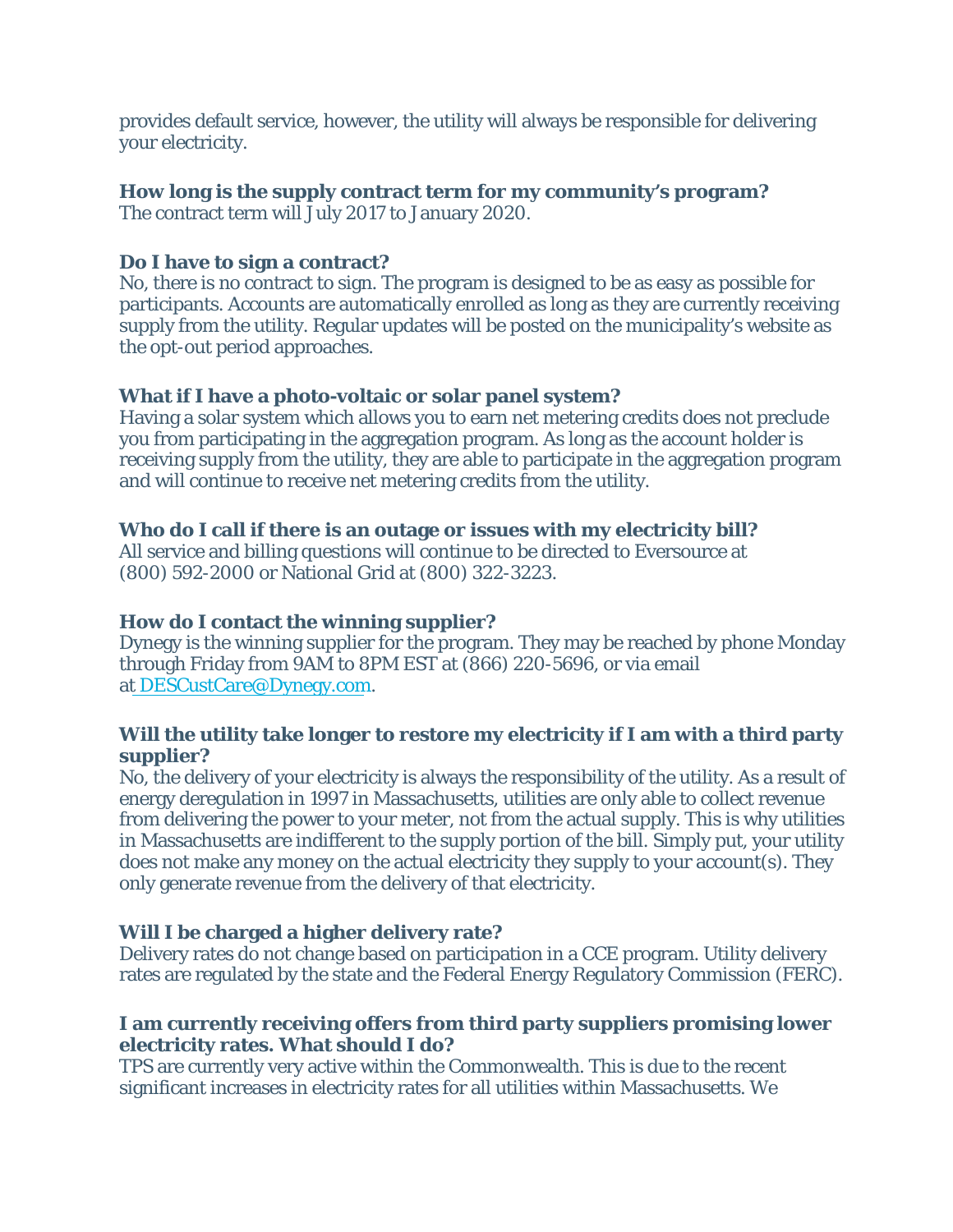strongly advise any account holder to read the complete contract fine print and have a clear understanding of any termination penalties, along with rate details, before agreeing to purchase electricity from a TPS.

#### **Will other third party supply offers stop if I participate in the program?**

No, unfortunately you may continue to receive other TPS offers. It is important, therefore, to remember the details of the aggregation program, i.e., the duration of the program, rate, etc. Very often, due to the length of time commonly associated with these types of programs, participants often forget the program is still in effect, when in fact there may be months or even years remaining. Sometimes this results in a participant inadvertently leaving the program for what they may believe to be a better offer. You are encouraged to remember that the CCE program is operated under the due diligence of your municipality and though not impossible, it is unlikely that other offers will be more competitive. Please regularly visit this site and your municipality's site(s) for updates.

## **Does my municipality profit from the program?**

No, your municipality does not profit from a CCE program.

## **What administrative functions will the municipality be performing related to this program?**

The energy consultant will be responsible for managing all aspects of the program and keeping the municipality appropriately informed.

#### **How can I get more information about the community choice electricity aggregation program?**

Various public meetings and information sessions will take place in your area. Please check for announcements from your municipality and local news outlets. You may also call and speak to a Good Energy representative at (888) 306-5243.

# **What if the selected supplier goes out of business or is bought?**

Good Energy's due diligence process requires bidding suppliers to meet strict qualification requirements. Among other things, the request requires suppliers to demonstrate financial strength and experience, as well as customer service capabilities. This process minimizes any chance of a supplier going out of business. If the supplier is bought, the purchasing entity will continue to provide supply service under the existing contract terms.

#### **Is there any change to my meter? If so, how/who reads the meter?**

No, there are no changes to your current meter. Your utility continues to read your meter.

# **Is a deposit required?**

No, no deposit is required.